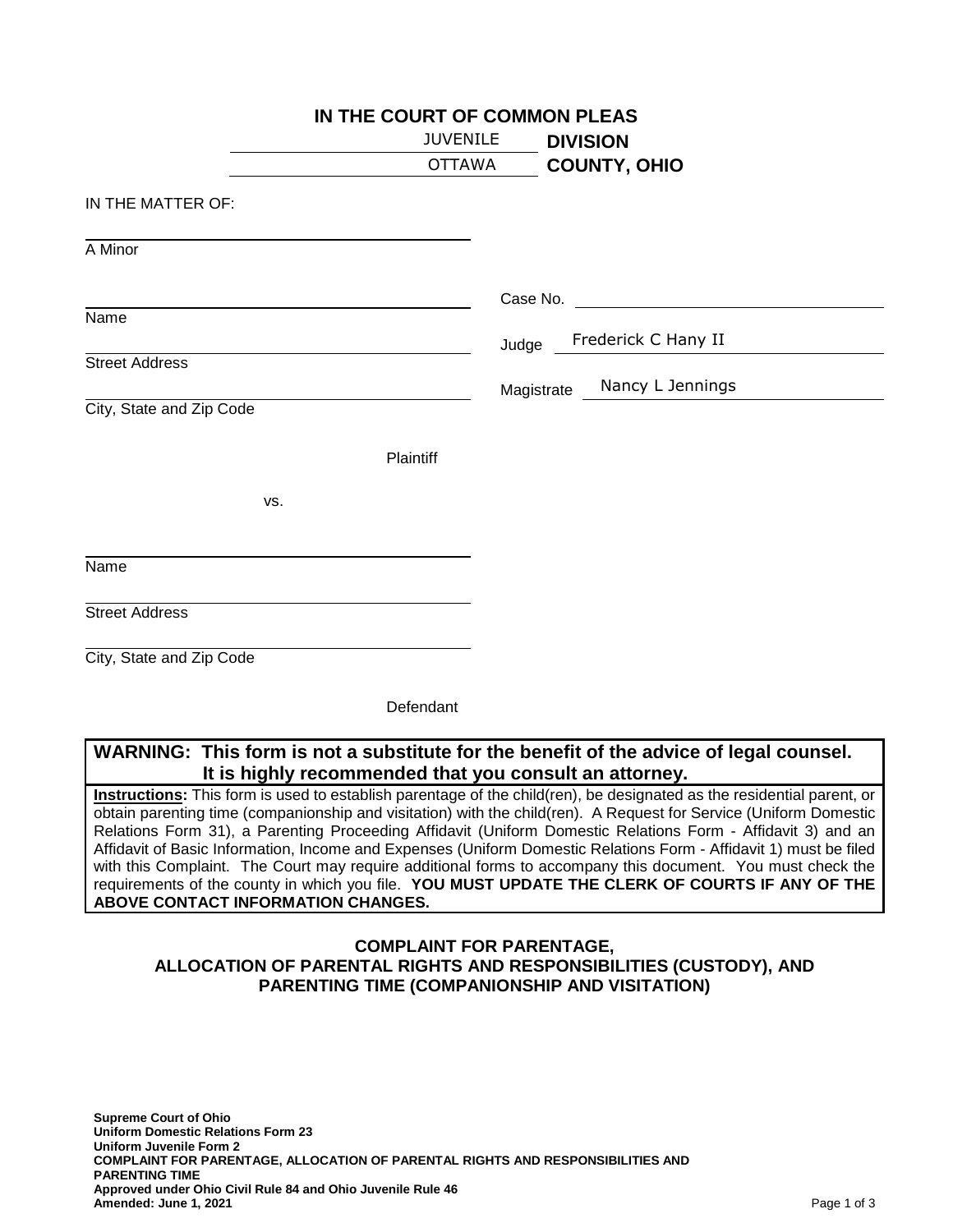Now comes Plaintiff and states as follows:

1. Plaintiff is a parent of the following child(ren):

|    |                                                                                                    | <b>Name of Child</b>                                                                                                                                                                        |               | Date of Birth                                                                                                                                                                                                                                                                                                                                         |
|----|----------------------------------------------------------------------------------------------------|---------------------------------------------------------------------------------------------------------------------------------------------------------------------------------------------|---------------|-------------------------------------------------------------------------------------------------------------------------------------------------------------------------------------------------------------------------------------------------------------------------------------------------------------------------------------------------------|
| 2. |                                                                                                    | <b>Name of Child</b>                                                                                                                                                                        |               | Date of Birth                                                                                                                                                                                                                                                                                                                                         |
| 3. |                                                                                                    | _________________________________ (date).                                                                                                                                                   |               |                                                                                                                                                                                                                                                                                                                                                       |
| 4. |                                                                                                    | A parent-child relationship has been established for the following child(ren):<br><b>Name of Child</b><br><u> 1989 - Johann Barbara, martin a</u>                                           | Date of Birth | <b>Established by</b><br>Acknowledgement of Paternity<br>Administrative Order<br><b>Court Order</b><br>□ Acknowledgement of Paternity<br>$\Box$ Administrative Order<br>□ Court Order<br>Acknowledgement of Paternity<br>Administrative Order<br>□ Court Order<br>Acknowledgement of Paternity<br>Administrative Order<br>Court Order<br>$\mathsf{L}$ |
| 5. |                                                                                                    | A parent-child relationship has not been established for the following child(ren):<br><b>Name of Child</b>                                                                                  |               | <b>Date of Birth</b>                                                                                                                                                                                                                                                                                                                                  |
| 6. |                                                                                                    | No Court has issued an order of parenting or support for the following child(ren):<br><b>Name of Child</b>                                                                                  |               | Date of Birth                                                                                                                                                                                                                                                                                                                                         |
|    | <b>Supreme Court of Ohio</b><br>Uniform Juvenile Form 2<br>PARENTING TIME<br>Amended: June 1, 2021 | <b>Uniform Domestic Relations Form 23</b><br>COMPLAINT FOR PARENTAGE, ALLOCATION OF PARENTAL RIGHTS AND RESPONSIBILITIES AND<br>Approved under Ohio Civil Rule 84 and Ohio Juvenile Rule 46 |               | Page 2 of 3                                                                                                                                                                                                                                                                                                                                           |